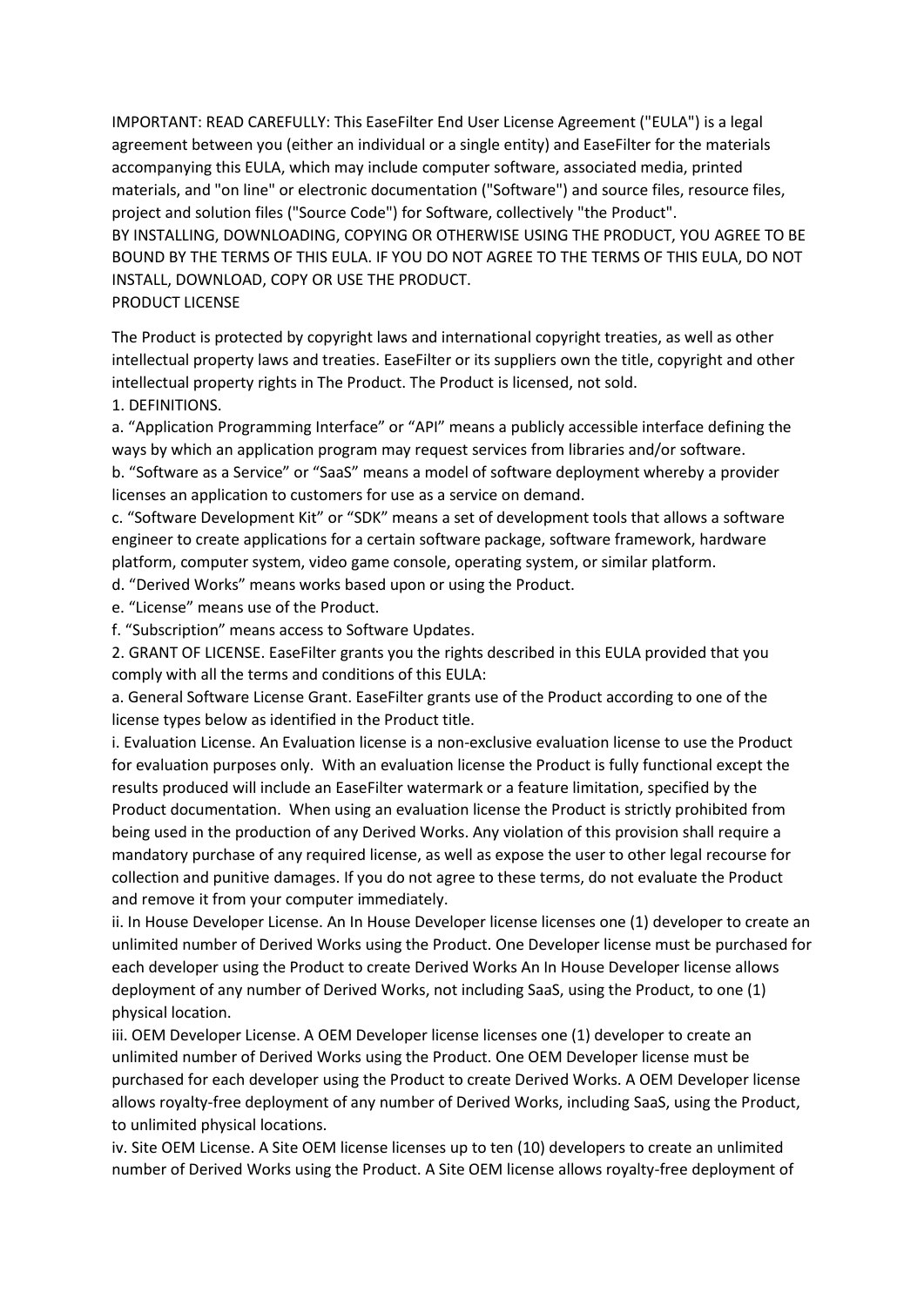any number of Derived Works, including SaaS, using the Product, to unlimited physical locations.. v. Source Code License. The Source Code License is not refundable. The Source Code license grants to you nontransferable, nonexclusive, royalty-free license to make and use copies of the Source Code and install such Source Code on any number of your computers (i) for your internal use , (ii) to design, develop and test your software products. You may not redistribute the Source Code, or any component thereof, or not to any third party..

b. Documentation. With respect to electronic and other documentation, you may make any number of copies (either in hard copy or electronic form) provided that such copies shall be used only for internal purposes and are not republished or distributed externally.

c. Disassembly. You may not reverse engineer, decompile, disassemble or in any other way try to gain access to information regarding the construction of The Software.

d. Reservation of Rights. EaseFilter reserves all rights not expressly granted herein.

3. DESCRIPTION OF OTHER RIGHTS AND LIMITATIONS.

a. Derived Works and Redistribution

i. The Product may not be distributed in any form that allows it to be reused by any application other than your derived work.

1. The Product may not be included as part of a SDK.

2. The Product may not be used to develop Derived Works that offer similar functionality as the Product, or expose features of the Product through an API for use by an unlicensed third party. ii. The Product may not be used to develop Derived Works that offer similar functionality as the Product for any development platform, including but not limited to: .NET, Java, SQL Reporting Services, JasperReports, SharePoint, Microsoft Dynamics, Microsoft Azure, Amazon Web Services ("AWS") or Google App Engine.

iii. For a period of one (1) year (365 days) from the date of purchase, you agree not to create software, independent of the Product, which might directly compete with EaseFilter products. iv. EaseFilter is not obligated to provide support for works derived from the Product.

v. Distribution of the Source Code in any form, with or without modifications, is strictly prohibited. vi. Works derived from the Product may not be called "EaseFilter", nor may "EaseFilter" appear in their name, without prior written permission from EaseFilter.

vii. The name "EaseFilter" must not be used to endorse or promote products derived from the Product without prior written permission. For written permission, please contact sales@EaseFilter.com.

b. Rental. You may not rent, lease, or lend the Product without express written permission from EaseFilter.

c. Termination. Without prejudice to any other rights, EaseFilter may terminate this EULA if you fail to comply with the terms and conditions of this EULA. In such event, you must destroy all copies of the Product, including but not limited to the Source Code, backups and all of its component parts and Derived Works.

d. Survival. Unless this Agreement expressly provides otherwise or by its nature a provision cannot survive this agreement, the provisions of this Agreement shall survive the expiration or any termination of this Agreement.

e. Consideration. For the rights and license granted in this EULA, including both the General Software License and the General Source Code License, you will pay EaseFilter the currently published price available at EaseFilter.com or another mutually agreed upon amount to appear on a valid invoice. f. Term. The term of this EULA shall continue perpetually from the date of purchase unless terminated according to the provisions in Section 3(c).

g. Consent to Use of Data. You agree that EaseFilter and its affiliates may collect and use technical information, excluding any Confidential Information, gathered as part of the Product support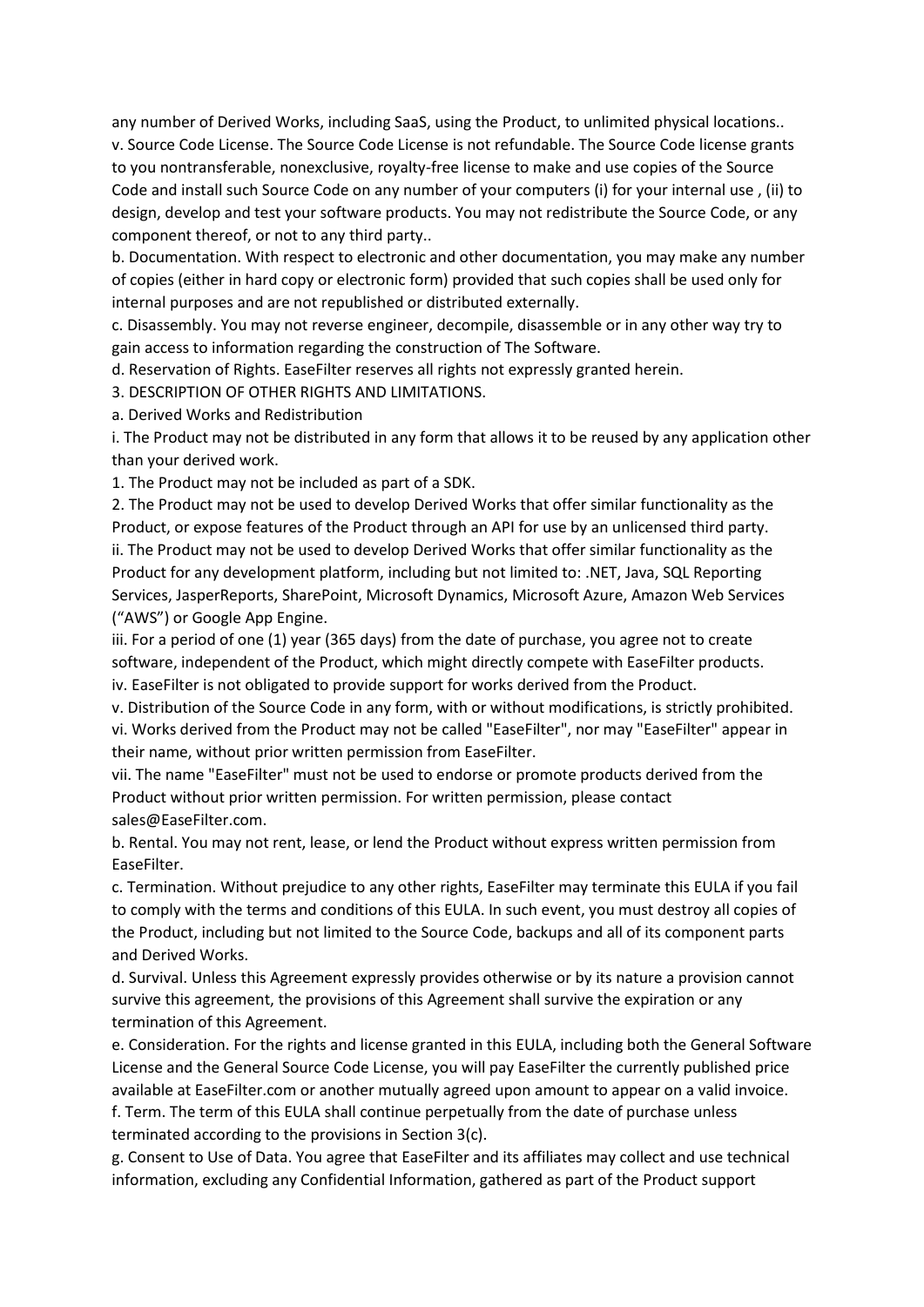services provided to you, if any, related to the Product. EaseFilter may use this information solely to improve our products or to provide customized services or technologies to you. EaseFilter may disclose this information, excluding any information explicitly declared as Confidential Information, to others but not in a form that personally identifies you.

4. SOFTWARE MAINTENANCE, UPDATES AND DISCONTINUATION.

a. A Subscription entitles the purchaser to updates of the Product for a period of 180 days following the purchase of the Product.

b. EaseFilter may, in its sole discretion, provide technical support, updates and/or supplements of the Software and/or related information ("Updates") to you hereunder, in which case such Updates shall also be deemed to be included in the Product and therefore governed by this EULA, unless other terms of use are provided by EaseFilter with such Updates.

c. EaseFilter reserves the right to discontinue the Product at any time, whether it is offered individually or as a part of a product suite.

d. EaseFilter reserves the right to discontinue all technical support for the Product at any time. e. If for any reason EaseFilter decides to discontinue the Product they will provide the following remedy to valid Subscription holders:

i. EaseFilter will announce product discontinuation through the Monthly EaseFilter Customer Newsletter, which is also available at http://www.EaseFilter.com for Newsletter non-subscribers. It is your responsibility to check Newsletter contents for notice of product discontinuation. Notice will be given at least fifteen (15) days prior to the discontinuation of the Product, and you will be provided with technical support for the remainder of your Subscription.

f. If for any reason, including insolvency or dissolution, EaseFilter is unable to remain in business they will provide the following remedy to each license owner:

i. EaseFilter will make a reasonable effort to notify you at least thirty (30) days prior to close of business, and you will be provided with the Product Source Code for the Product you own licenses for.

5. SOFTWARE DELIVERY. The Product and any associated materials are provided in electronic format only. You are responsible for downloading the Product from the EaseFilter website: http://www.EaseFilter.com. Upon purchase EaseFilter shall deliver to you a license key which will

enable the Product to function in the purchased license capacity.

6. UPGRADES. If this copy of the Product is an upgrade from an earlier version of the Product, it is provided to you on a license exchange basis. You agree by your installation and use of such copy of the Product to voluntarily terminate your earlier EULA and that you will not continue to use the earlier version of the Product or transfer it to another person or entity unless such transfer is otherwise valid according to the terms of this EULA.

7. INTELLECTUAL PROPERTY RIGHTS. All title and intellectual property rights in and to the Product (including but not limited to any images, photographs, animations, video, audio, music, text and "applets" incorporated into the Product and any copies of the Product that you are expressly permitted to make herein) are owned by EaseFilter or its suppliers. All title and intellectual property rights in and to the content which may be accessed through use of the Product are the property of the respective content owner and may be protected by applicable copyright or other intellectual property laws and treaties. This EULA grants you no rights to use such content. All title and intellectual property rights in and to your modifications to the Product, are owned by you provided that such modifications are made available to EaseFilter free of charge and royalty-free for inclusion in later releases of the Product. All rights not expressly granted are reserved by EaseFilter. 8. NONDISCLOSE AND NONCOMPETITION.

a. Both parties recognize that the other party may obtain proprietary and/or confidential information ("Confidential Information") in the course of the business relationship defined herein.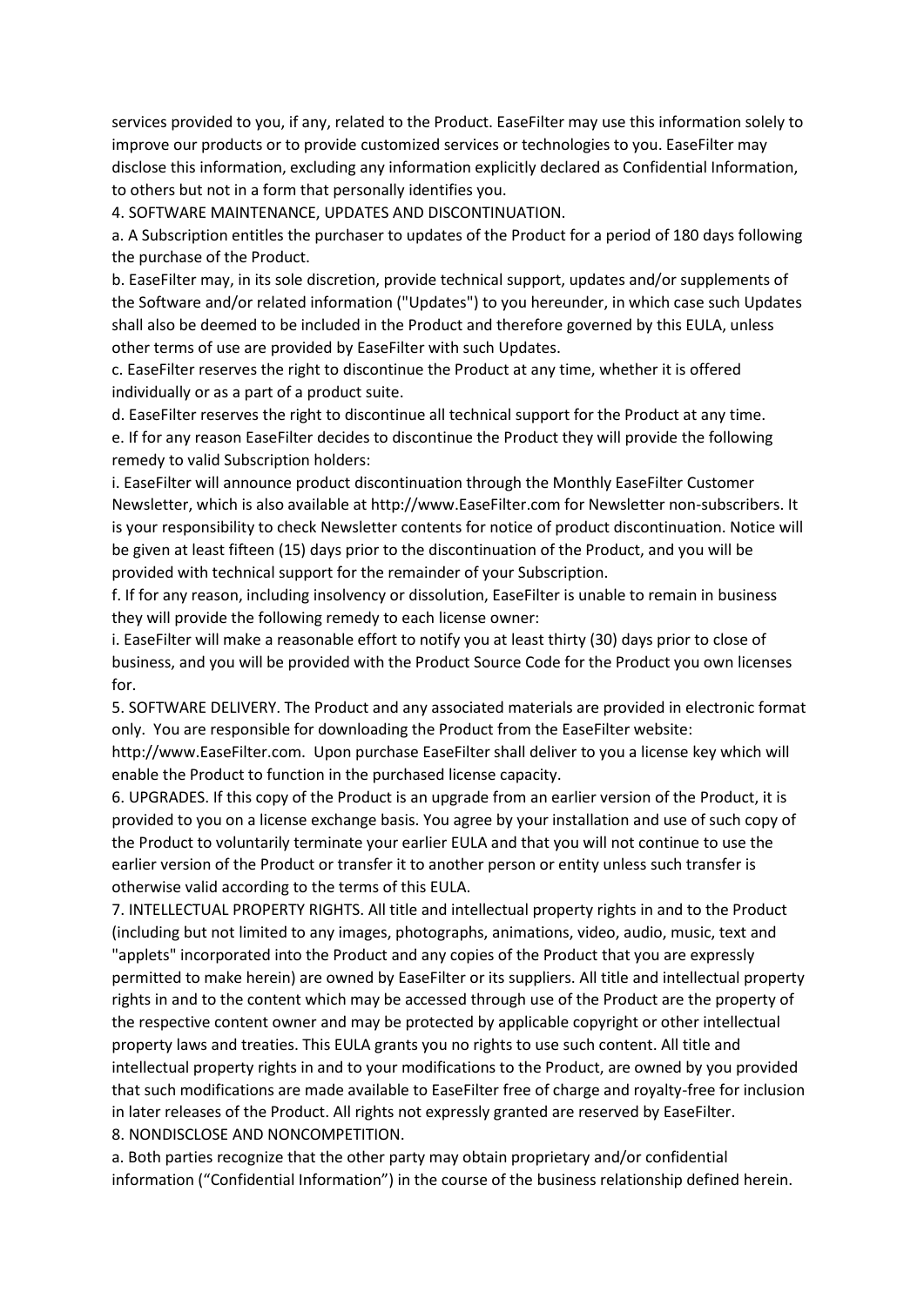Each party therefore agrees that it will not disclose the Confidential Information of the other party to any third party (i) except as provided for in this EULA or as necessary to pursue and implement the business relationships defined herein; (ii) to its responsible employees and professional advisors with a bona fide need to know and whom are bound by agreement or law to keep such information confidential; (iii) as authorized by the other party in writing or (iv) to the extent required by applicable law, court, or government agency, provided that the receiving party promptly notifies the disclosing party thereof and cooperates with any efforts by the disclosing party, at the disclosing party's expense, to limit such disclosure by means of seeking a protective order or requesting confidential treatment.

9. LINKS TO THIRD PARTY SITES. You may link to third party sites through the use of the Product. The third party sites are not under the control of EaseFilter, and EaseFilter is not responsible for the contents of any third party sites, any links contained in third party sites, or any changes or updates to third party sites. EaseFilter is not responsible for webcasting or any other form of transmission received from any third party sites. EaseFilter is providing these links to third party sites to you only as a convenience, and the inclusion of any link does not imply an endorsement by EaseFilter of the third party site.

10. LIMITED WARRANTY AND DISCLAIMER.

a. Except with respect to an evaluation version of the Product, EaseFilter warrants that, for a period of thirty (30) days from the date of delivery (as evidenced by a copy of your receipt): (i) when used with a recommended hardware configuration, the Product will perform in substantial conformance with the documentation supplied with the Product; and (ii) the physical media on which the Product is furnished, if any, will be free from defects in materials and workmanship under normal use. b. EASEFILTER PROVIDES NO REMEDIES OR WARRANTIES, WHETHER EXPRESS OR IMPLIED, FOR EVALUATION VERSIONS OF THE PRODUCT. THE EVALUATION VERSION OF THE PRODUCT IS PROVIDED "AS IS".

c. EASEFILTER AND ITS SUPPLIERS DISCLAIM ALL OTHER WARRANTIES AND REPRESENTATIONS, WHETHER EXPRESS, IMPLIED, OR OTHERWISE, INCLUDING THE WARRANTIES OF MERCHANTABILITY OR FITNESS FOR A PARTICULAR PURPOSE. EASEFILTER DOES NOT WARRANT THAT THE PRODUCT IS ERROR-FREE OR WILL OPERATE WITHOUT INTERRUPTION. THE PRODUCT IS NOT DESIGNED, INTENDED OR LICENSED FOR USE IN HAZARDOUS ENVIRONMENTS REQUIRING FAIL-SAFE CONTROLS, INCLUDING WITHOUT LIMITATION, THE DESIGN, CONSTRUCTION, MAINTENANCE OR OPERATION OF NUCLEAR FACILITIES, AIRCRAFT NAVIGATION OR COMMUNICATION SYSTEMS, AIR TRAFFIC CONTROL, AND LIFE SUPPORT OR WEAPONS SYSTEMS. EASEFILTER SPECIFICALLY DISCLAIMS ANY EXPRESS OR IMPLIED WARRANTY OF FITNESS FOR SUCH PURPOSES.

d. IF APPLICABLE LAW REQUIRES ANY WARRANTIES WITH RESPECT TO THE PRODUCT, ALL SUCH WARRANTIES ARE LIMITED IN DURATION TO NINETY (90) DAYS FROM THE DATE OF DELIVERY. e. NO ORAL OR WRITTEN INFORMATION OR ADVICE GIVEN BY EASEFILTER, ITS DEALERS, DISTRIBUTORS, AGENTS OR EMPLOYEES SHALL CREATE A WARRANTY OR IN ANY WAY INCREASE THE SCOPE OF ANY WARRANTY PROVIDED HEREIN.

11. EXCLUSIVE REMEDY. Your exclusive remedy under the preceding is to return the Product to the place you acquired it, with a copy of your receipt and a description of the problem. Provided that any non-compliance with the above warranty is reported in writing to EaseFilter no more than thirty (30) days following delivery to you, EaseFilter will use reasonable commercial efforts to supply you with a replacement copy of the Product that substantially conforms to the documentation, provide a replacement for defective media, or refund to you your purchase price for the Product, at its option. EaseFilter shall have no responsibility if the Product has been altered in any way, if the media has been damaged by misuse, accident, abuse, modification or misapplication, or if the failure arises out of use of the Product with other than a recommended hardware configuration. Any such misuse,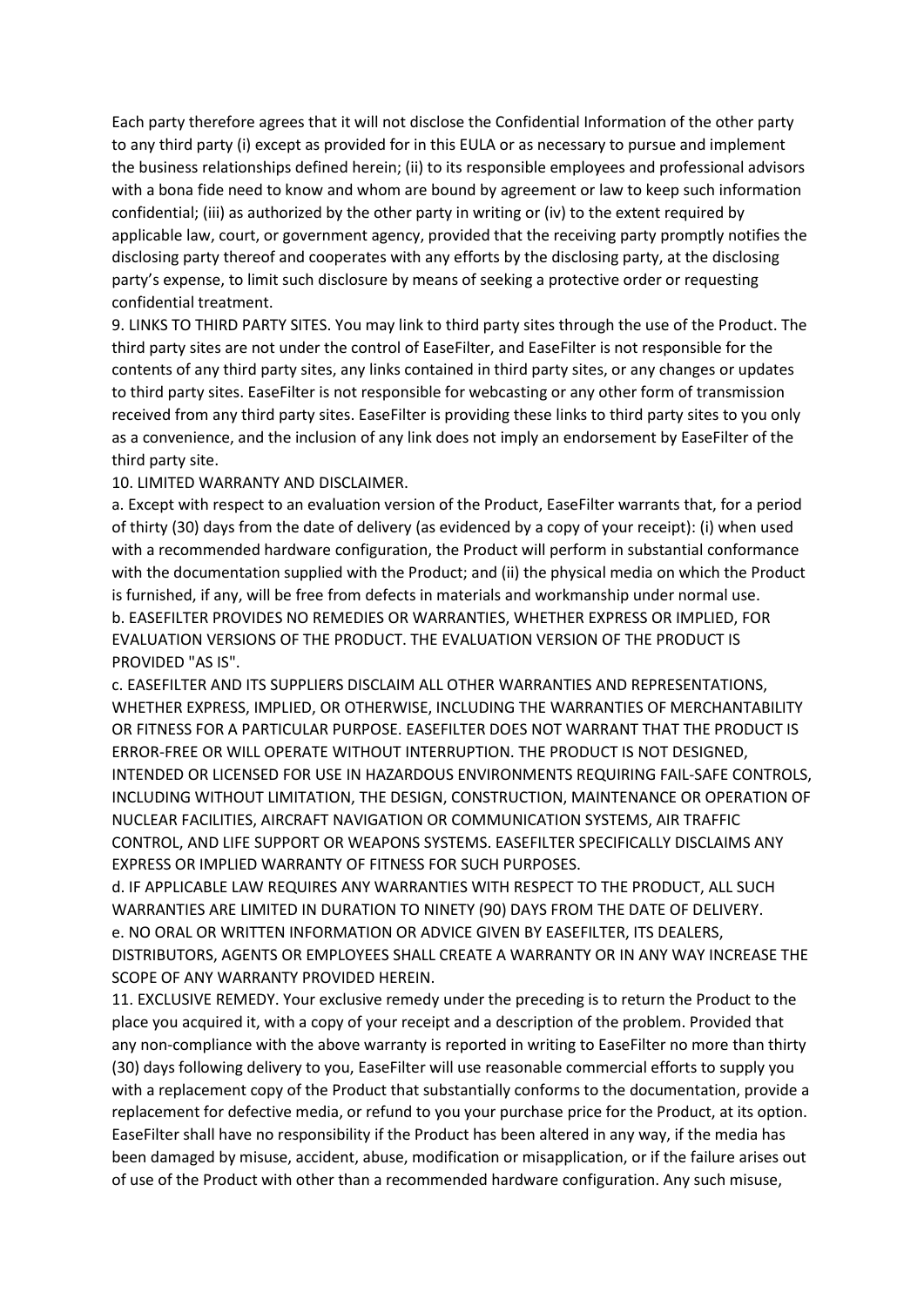accident, abuse, modification or misapplication of the Product will void the warranty above. THIS REMEDY IS THE SOLE AND EXCLUSIVE REMEDY AVAILABLE TO YOU FOR BREACH OF EXPRESS OR IMPLIED WARRANTIES WITH RESPECT TO THE PRODUCT.

12. LIMITATION OF LIABILITY.

a. Except with regard to: (i) breach of confidentiality obligations; and (ii) any costs associated with the defense, chosen by EaseFilter, and settlement, to the infringed upon party, of an intellectual property right claim.

b. NEITHER EASEFILTER NOR ITS SUPPLIERS SHALL BE LIABLE TO YOU OR ANY THIRD PARTY FOR ANY INDIRECT, SPECIAL, INCIDENTAL, PUNITIVE, COVER OR CONSEQUENTIAL DAMAGES (INCLUDING, BUT NOT LIMITED TO, DAMAGES FOR THE INABILITY TO USE EQUIPMENT OR ACCESS DATA, LOSS OF BUSINESS, LOSS OF PROFITS, BUSINESS INTERRUPTION OR THE LIKE), ARISING OUT OF THE USE OF, OR INABILITY TO USE, THE PRODUCT AND BASED ON ANY THEORY OF LIABILITY INCLUDING BREACH OF CONTRACT, BREACH OF WARRANTY, TORT (INCLUDING NEGLIGENCE), PRODUCT LIABILITY OR OTHERWISE, EVEN IF EASEFILTER OR ITS REPRESENTATIVES HAVE BEEN ADVISED OF THE POSSIBILITY OF SUCH DAMAGES AND EVEN IF A REMEDY SET FORTH HEREIN IS FOUND TO HAVE FAILED OF ITS ESSENTIAL PURPOSE.

c. EASEFILTER'S TOTAL LIABILITY TO YOU FOR ACTUAL DAMAGES, FOR ANY CAUSE WHATSOEVER WILL BE LIMITED TO THE AMOUNT PAID BY YOU FOR THE PRODUCT THAT CAUSED SUCH DAMAGE. d. THE FOREGOING LIMITATIONS ON LIABILITY ARE INTENDED TO APPLY TO THE WARRANTIES AND DISCLAIMERS ABOVE AND ALL OTHER ASPECTS OF THIS EULA.

13. INDEMNITY. You agree to hold EaseFilter harmless against, and at your expense handle and defend, any claim and defend any third party suit brought against you based upon an allegation that any software developed by you and included in Derived Works produced using the Product constitutes an infringement of any international patent, or any copyright or other proprietary or intellectual property right. You shall pay all damages and costs awarded in such suit.

EaseFilter will indemnify, defend and hold you, and/or your and/or its affiliated and/or subsidiary companies harmless against any claims, legal actions, losses and other expenses arising out of or in connection with any claims that the Product and/or related documentation infringes or violates any intellectual property right of any third party ("Claim"), on the condition that you notify EaseFilter promptly of the Claim and give EaseFilter sole control of the defense and negotiations for its settlement or compromise. If you become, or may become, prohibited from continued use of the Software and/or the Product by reason of an actual or anticipated Claim, EaseFilter will use its reasonable efforts to

a. obtain for you the right to use the Software and/or the Product, or

b. replace or modify such Software and/or the Product so that it is no longer subject to a Claim, but performs the same functions in an equivalent manner.

c. In the event that EaseFilter determines, in its sole discretion, that neither (a) nor (b) is commercially reasonable, EaseFilter shall refund the residual value of the license fees paid by you for the infringing Product or Software, depreciated using a straight line method of depreciation over a forty-eight month period from the date of delivery of the Product to you.

14. TAXES. The license fees and any other amounts payable pursuant to the terms and conditions herein are exclusive of all national, state, regional, local municipal or other taxes and fees including, but not limited to, excise, sales, use, property, ad valorem, intangibles, goods and services and value added taxes, customers duties and registration fees, now in force or enacted in the future, and all such taxes and fees, except taxes based on EaseFilter's net worth, capital or net income, shall be paid directly by you, or if paid by EaseFilter, you will reimburse EaseFilter.

15. NO WAIVER. No action taken by either party pursuant to this EULA, and no waiver by either